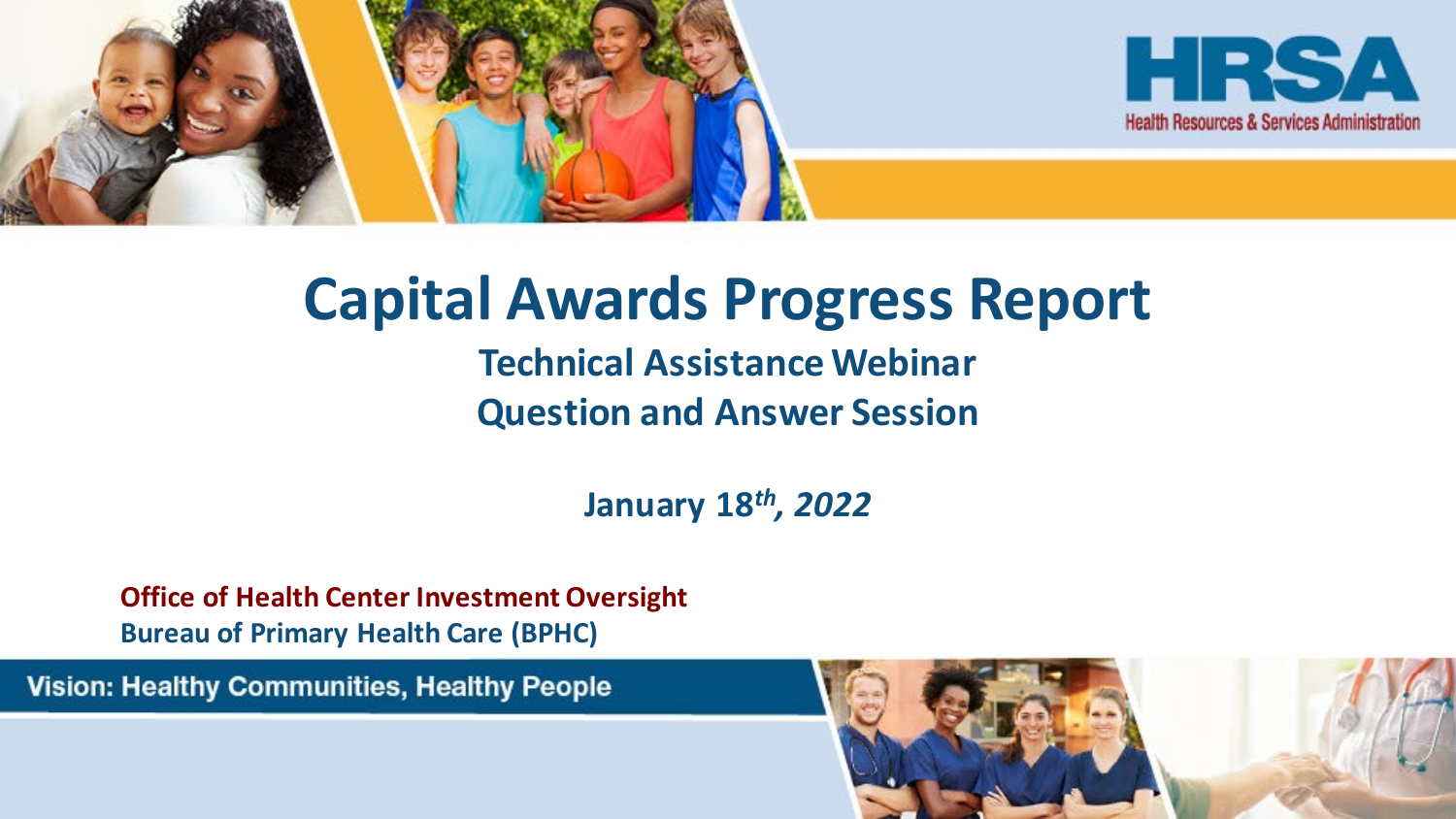



Guide health center grantees who received constructionrelated grant award and are preparing to submit a progress report in the Electronic Handbooks (EHB).



Provide background on report questions and timelines for submission.



Share helpful tips to successfully submit a comprehensive progress report.



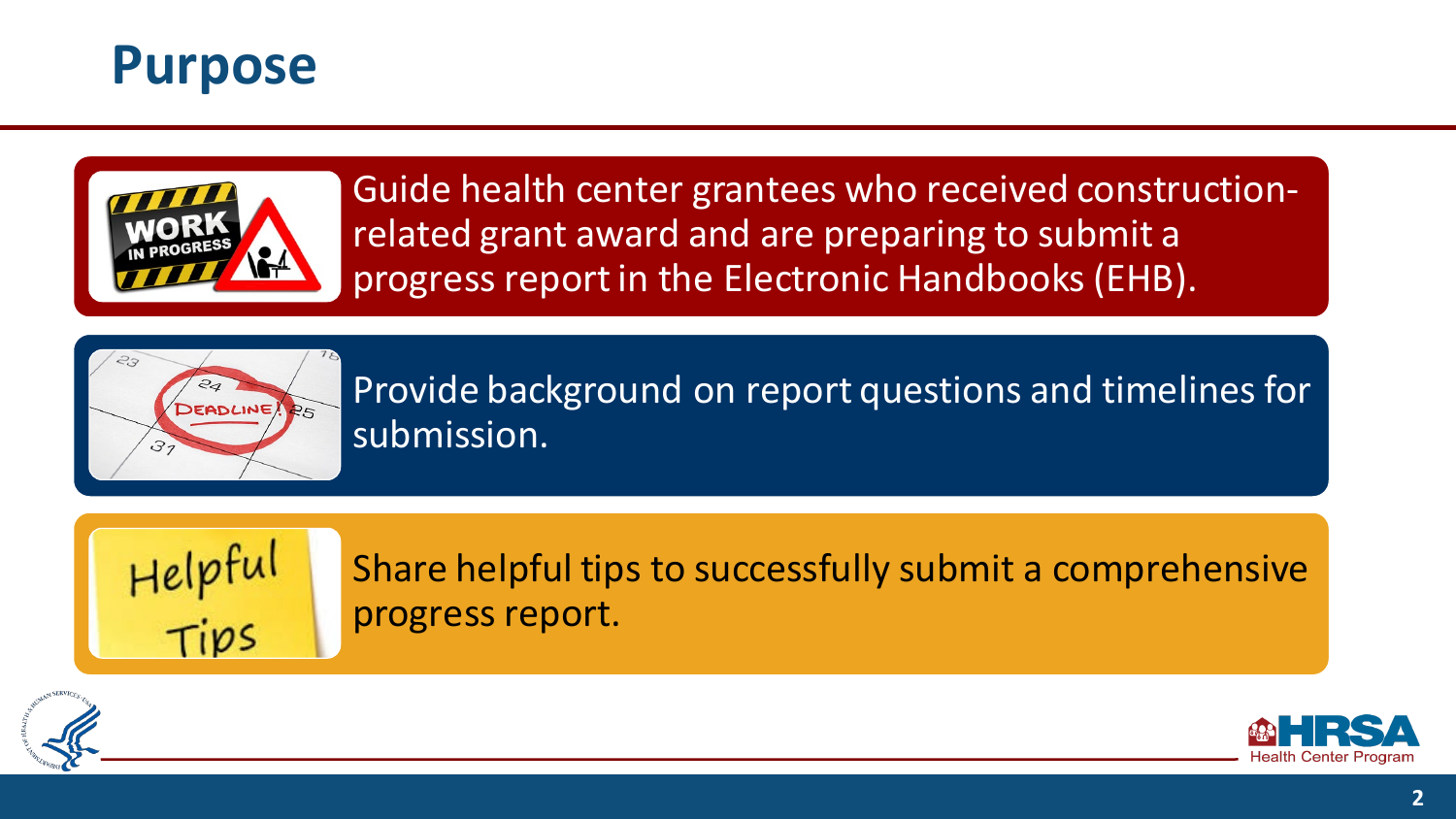### **What is a Capital Award Progress Report?**

| American Rescue Plan-Health Center Construction and Capital<br><b>Progress Report</b><br>Quarterly<br>Improvements (ARP-Capital)(C8E)<br>Initial report due $2/15/2022$ ; covers period $9/15/2021 -$<br>12/31/2021;<br><b>Balance of 2022 reports:</b> due by 5/15/2022; 8/15/2022;<br>11/15/2022; 2/15/2023, etc.<br>Due TODAY 1/18/2022;<br>Progress Report<br>Semi-Annual<br>School-Based Health Center Capital (SBHCC)(C12)<br>Capital Assistance for Hurricane Response and Recovery Efforts<br>(CARE)(C13)<br>Capital Assistance for Disaster Response and Recovery Efforts<br>(CADRE)(C14)<br>Health Infrastructure Investment (HIIP)(C8D) | <b>Reporting</b><br><b>Requirement</b> | <b>Submission due</b> | <b>Capital Grant Award</b> |
|----------------------------------------------------------------------------------------------------------------------------------------------------------------------------------------------------------------------------------------------------------------------------------------------------------------------------------------------------------------------------------------------------------------------------------------------------------------------------------------------------------------------------------------------------------------------------------------------------------------------------------------------------|----------------------------------------|-----------------------|----------------------------|
|                                                                                                                                                                                                                                                                                                                                                                                                                                                                                                                                                                                                                                                    |                                        |                       |                            |
|                                                                                                                                                                                                                                                                                                                                                                                                                                                                                                                                                                                                                                                    |                                        |                       |                            |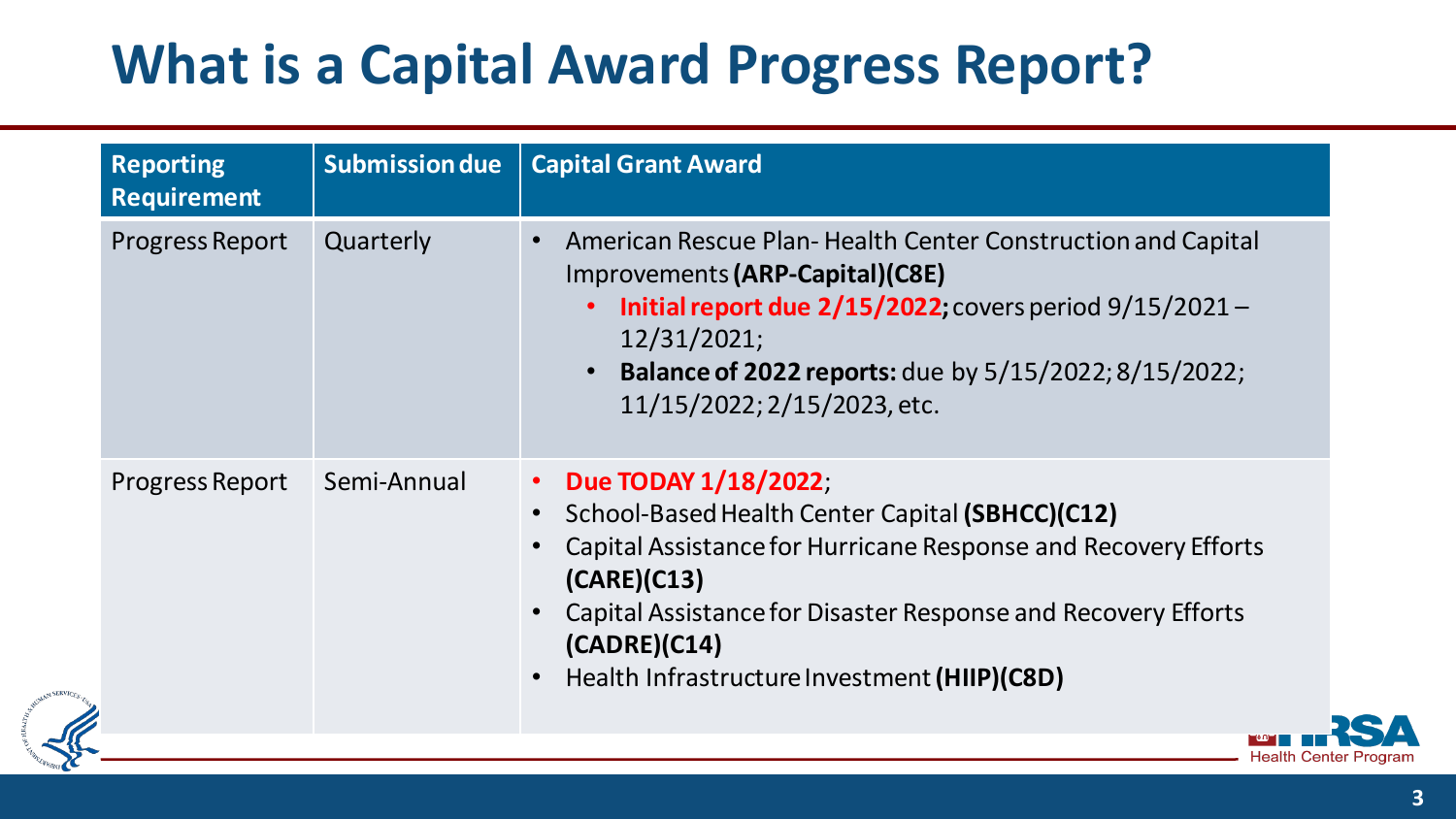### **What is a Capital Award Progress Report?**

The report collects information about your health center's progress on site-based capital activities supported through your capital grant award on an individual site basis.

Each progress report covers activities in the last **calendar quarter.** The information reported on the milestones met and/or challenges will allow HRSA to provide assistance where needed.

The ARP-Capital report is available for submission in EHB every **February, May, August and November** of every year up until project completion.

The submission in EHB will be available for approximately two weeks.

The report must be submitted by **11:59 PM ET** on **February 15th, 2022**. **HRSA may place restrictions on your funding if you do not submit a progress report.**

When completing this first progress report, be sure to provide information for the **reporting period of September 15th to December 31st, 2021.**



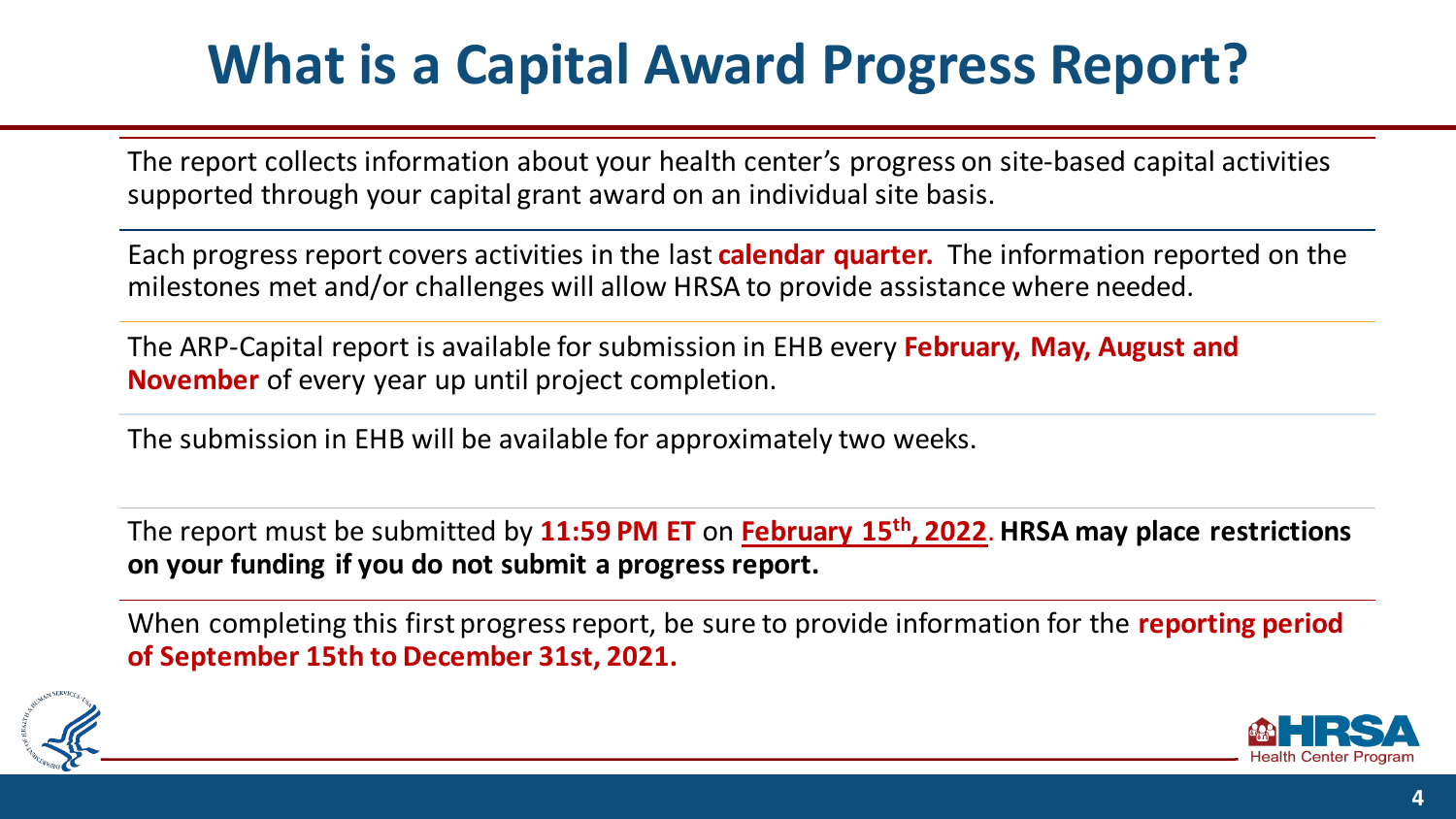### **Who Submits the Report?**

Only the **Project Director/Authorizing Official** associated with the grant award can certify and submit the report in EHB.

| <b>Topic</b>                         | <b>Issue</b>                                                                          | <b>Helpful Tip</b>                                                                                                                                                                                                                                                                                                      |
|--------------------------------------|---------------------------------------------------------------------------------------|-------------------------------------------------------------------------------------------------------------------------------------------------------------------------------------------------------------------------------------------------------------------------------------------------------------------------|
| Grant<br><b>Access</b>               | I can't find the<br>grant listed when I<br>log into EHB.                              | Make sure the Capital grant is added to your account. You can use this guide or<br>watch this video about how to add a grant to your portfolio. For more guidance,<br>submit your question to the BPHC Contact Form or call 877-464-4772.                                                                               |
| Role<br><b>Access</b>                | I am the Project<br>Director, but I am<br>unable to access or<br>submit the report.   | Make sure the Project Director role is added to your account. Although listed on<br>the Notice of Award, the EHB role is not automatically added. You can use this<br>guide or watch this video about how to add the PD role. For more guidance,<br>submit your question to the BPHC Contact Form or call 877-464-4772. |
| Project<br><b>Director</b><br>Change | <b>Our Project</b><br><b>Director changed</b><br>and I need help<br>adding a new one. | Submit a Prior Approval request to change the Project Director. Please also<br>reach out to HRSA (your assigned Project Officer or Grants Management<br>Specialist) to notify them of this matter and obtain instructions on submitting a<br>request. This video is also helpful for the process.                       |



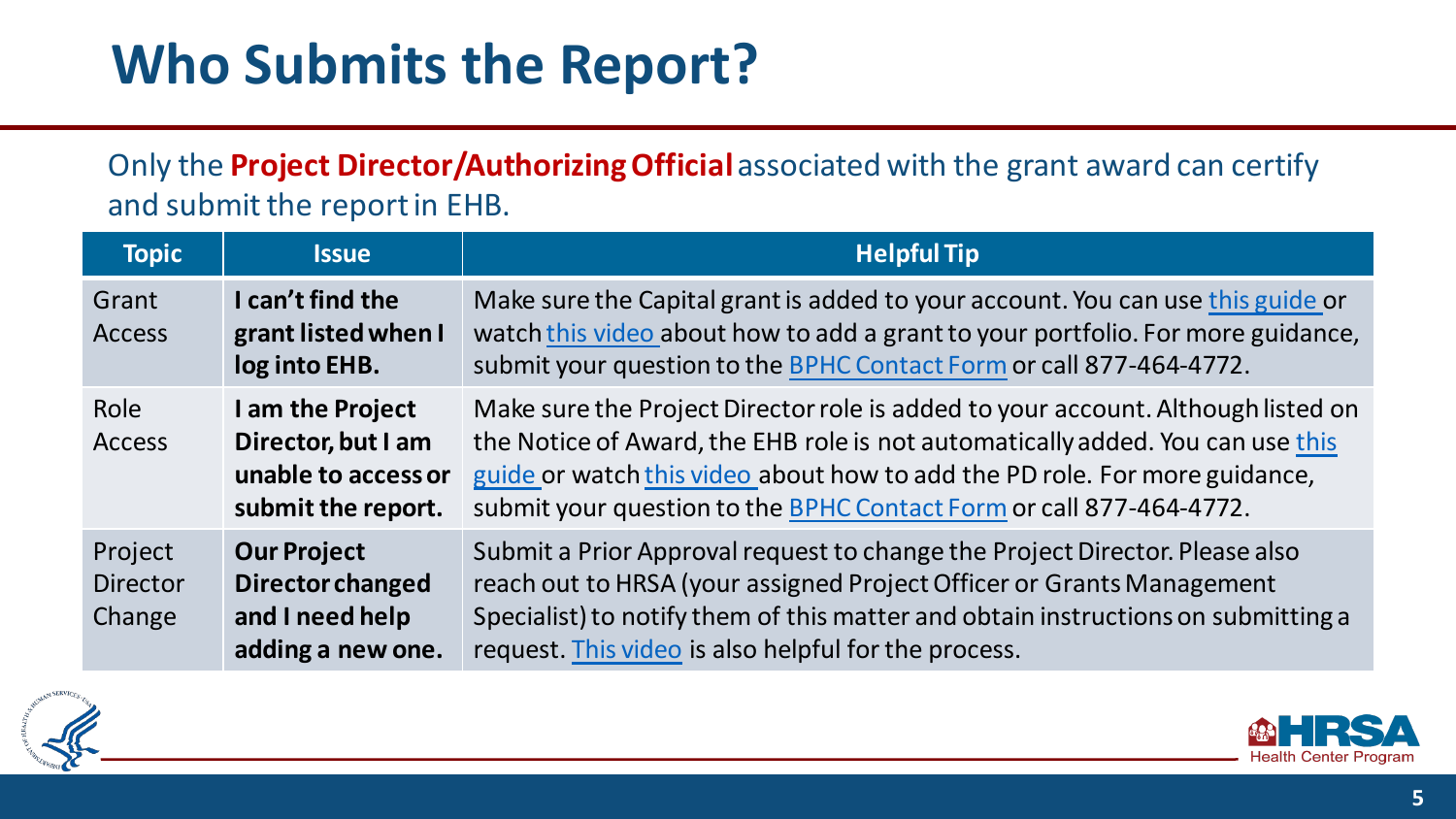## **Section 1** *(SF-PPR - Page 1)***: Report Status**

After confirming your Contact Information, Page 1 of the report will ask if this progress report is your **final report.**

• *Select Yes, only if you have completed all the equipment purchases and/or construction-related project(s) and 100% of costs have been incurred.*

Once reviewed and approved as the final report, you will no longer need to submit future progress reports for the Capital award.

| * 8. Is this your final CAPR?<br>Select yes if every funded construction / alteration / renovation / equipment project is 100% complete (i) |
|---------------------------------------------------------------------------------------------------------------------------------------------|
| Yes                                                                                                                                         |
| No                                                                                                                                          |

| Maximum 4000 characters (with spaces)                                |  |
|----------------------------------------------------------------------|--|
| 10a. Additional Patient Capacity (i)                                 |  |
|                                                                      |  |
|                                                                      |  |
| Note: Correct all errors on the page before uploading an attachment. |  |



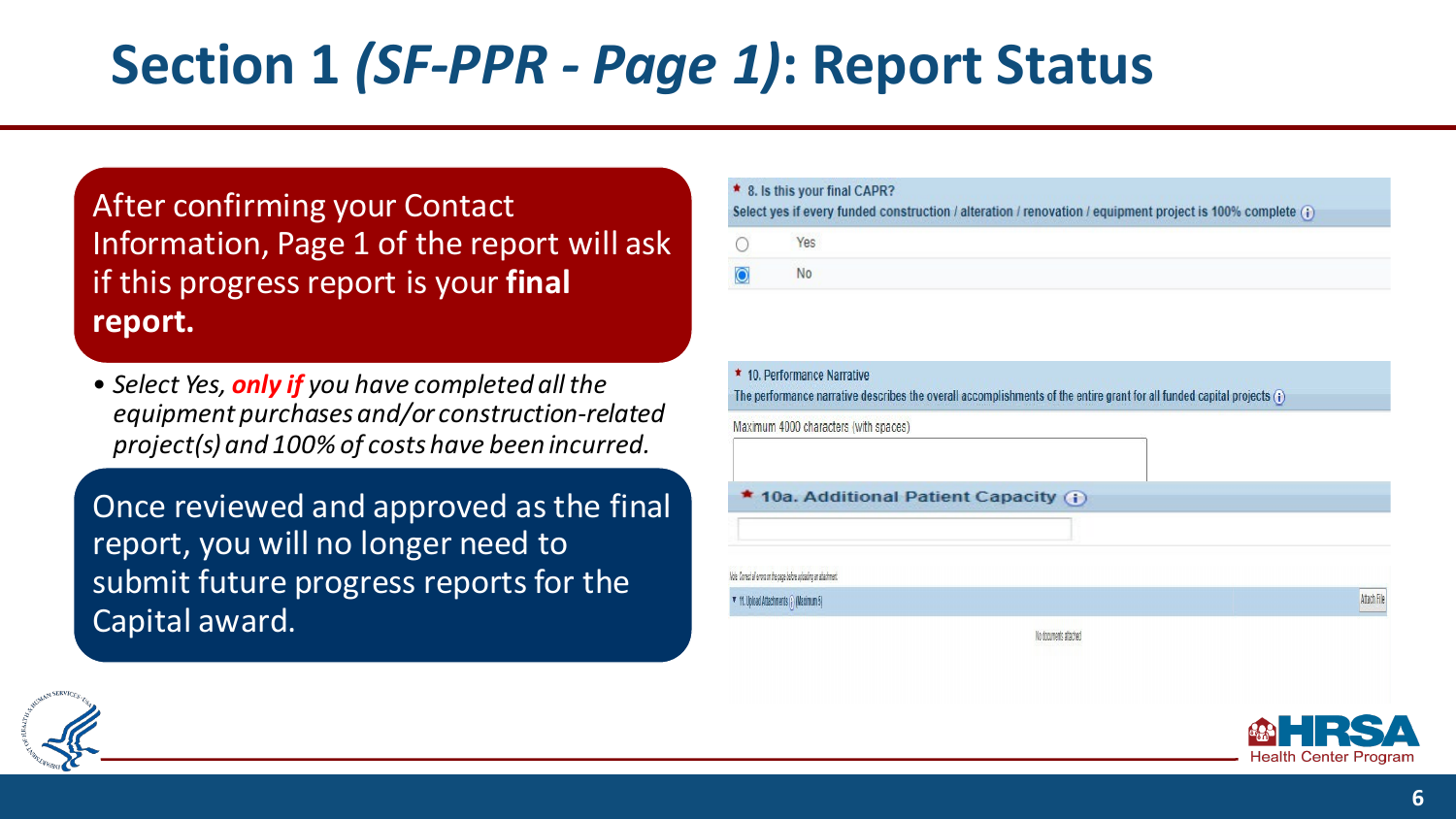## **Section 2** *(SF-PPR - Page 3):* **Project Status and Changes**

You will select one of the following status options to best describe the progress made for EACH approved project by the end of the reporting period:

#### •*Not Started*

- •*Less than or equal to 50% Complete*
- •*Greater than 50% and Less than 100% Complete*
- •*Completed*

Confirm whether there have been any changes to project budget, location or scope

The draw down of grant funds should be consistent with the progress identified

| * 1. Project Status (i) |                                              |  |
|-------------------------|----------------------------------------------|--|
| $\circ$                 | Not Started                                  |  |
| $\bullet$               | Less than or equal to 50% Complete           |  |
| $\circ$                 | Greater than 50% and Less than 100% Complete |  |
| $\circ$                 | Completed                                    |  |
|                         |                                              |  |

#### \* 1a. Have there been any changes to the project budget, project location, or scope of project?

#### If 'Yes', please explain:

Maximum 2000 characters (with spaces)



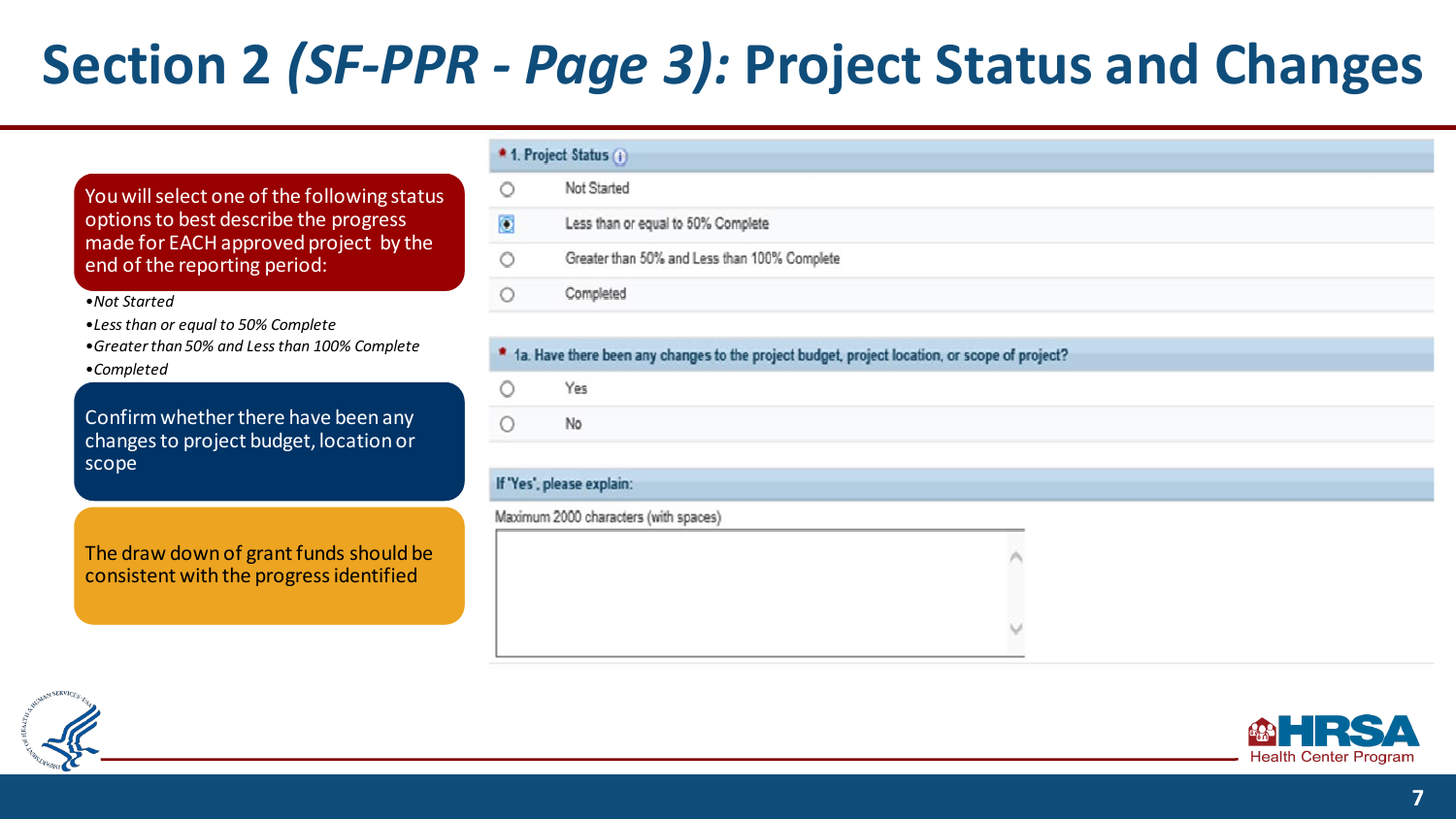## **Section 2** *(SF-PPR - Page 3)***: Project Specific Narrative**

The project specific narrative should summarize the progress made working on the project activities during the reporting period, any milestones reached, as well as key factors contributing to or restricting the performance and success of the project.

It is important to include information as applicable to the project status category reported, even when minimal work has occurred during the reporting period.

•*Not Started*

•*Less than or equal to 50% Complete*

•*Greater than 50% and Less than 100% Complete* 

•*Completed*

The draw down of grant funds should be consistent with the progress identified

 $\star$  2. Project Specific Narrative  $(i)$ 

Provide information on activities undertaken during reporting period, including whether the project is ahead of or behind schedule and the status of p

Maximum 4000 characters (with spaces)

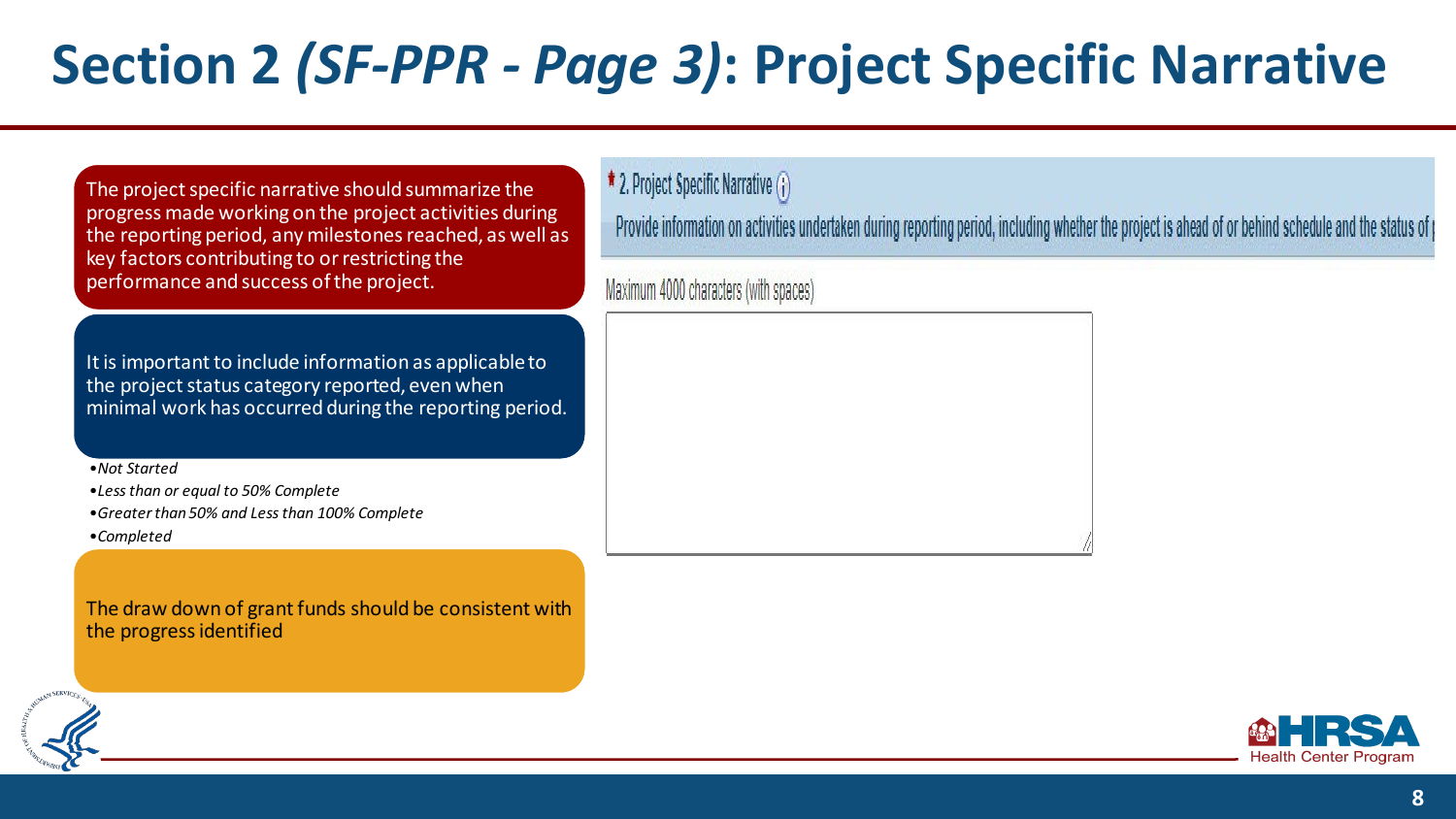### **Helpful Tips for Project Status and Project Specific Narrative**



*Due to COVID, we are experiencing major project delays.*

Summarize the unexpected issues and any changes to the construction schedule or project budget. The more information provided to HRSA, the better equipped they will be to assist you.



*We still have award conditions and are having problems finalizing the lease. We don't know if we can implement the project as proposed.*

In the narrative, describe the issues that delayed the start of the project and provide a revised project schedule. Describe your status of submitting information to address active conditions to better inform HRSA on how to provide guidance.



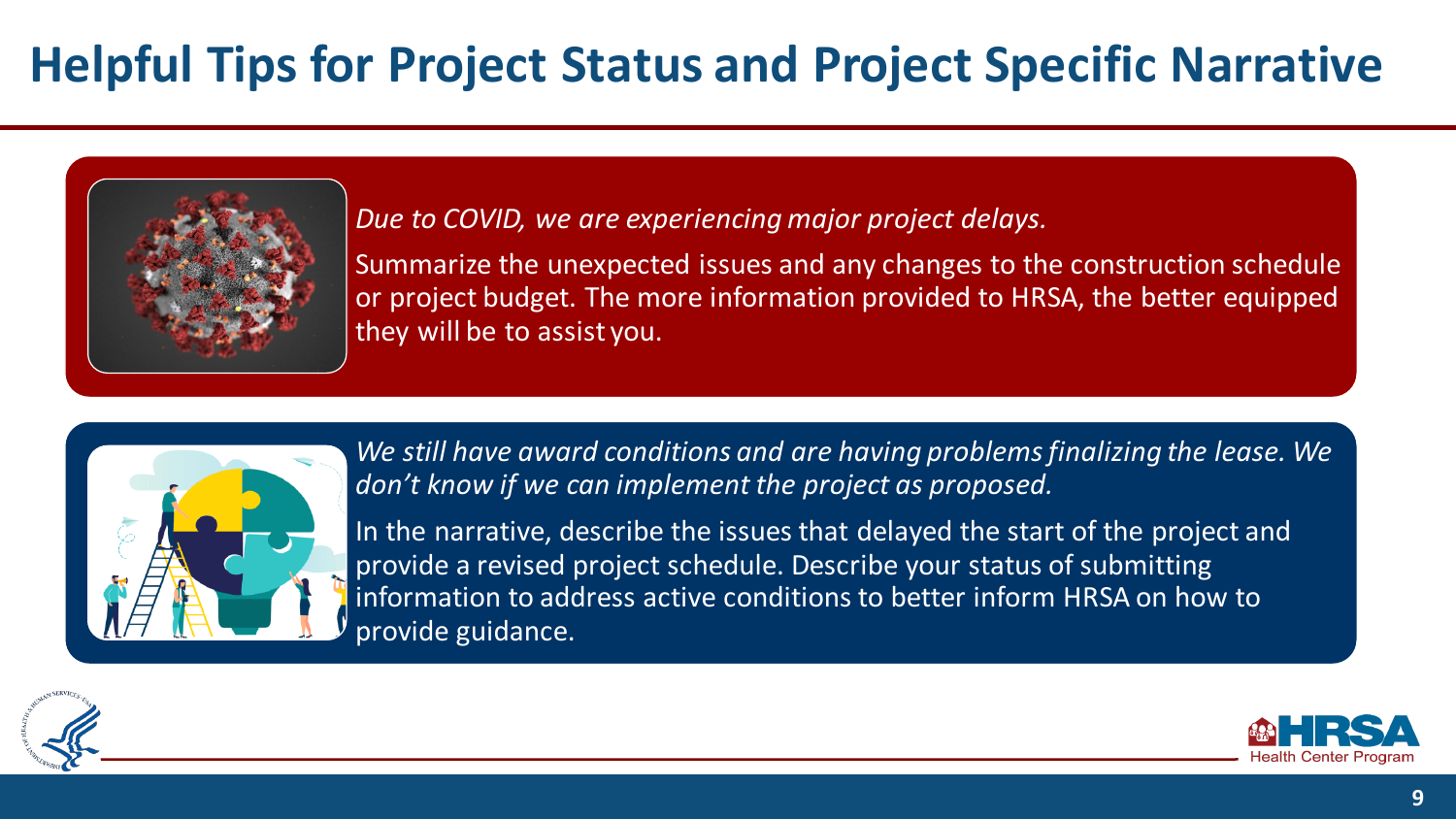### **Helpful Tips for Project Status and Project Specific Narrative**



*We addressed award conditions, started planning and securing contracts, but have not started any renovation, what is the status of our project?* 

Planning activities should be included in your progress report. You can describe the status of contracts that have been procured, any issues related to the schedule or budget, and the status of submitting your Project Implementation Certification.



*The work is done, but we are still waiting on final payment of invoices, is our project considered complete?* 

If the activities have concluded and you've incurred all your project(s) costs, your project is completed. You can discuss date services began, status of final payments, and status of submitting your closeout reporting requirements (Photographs and Project Completion Certification).



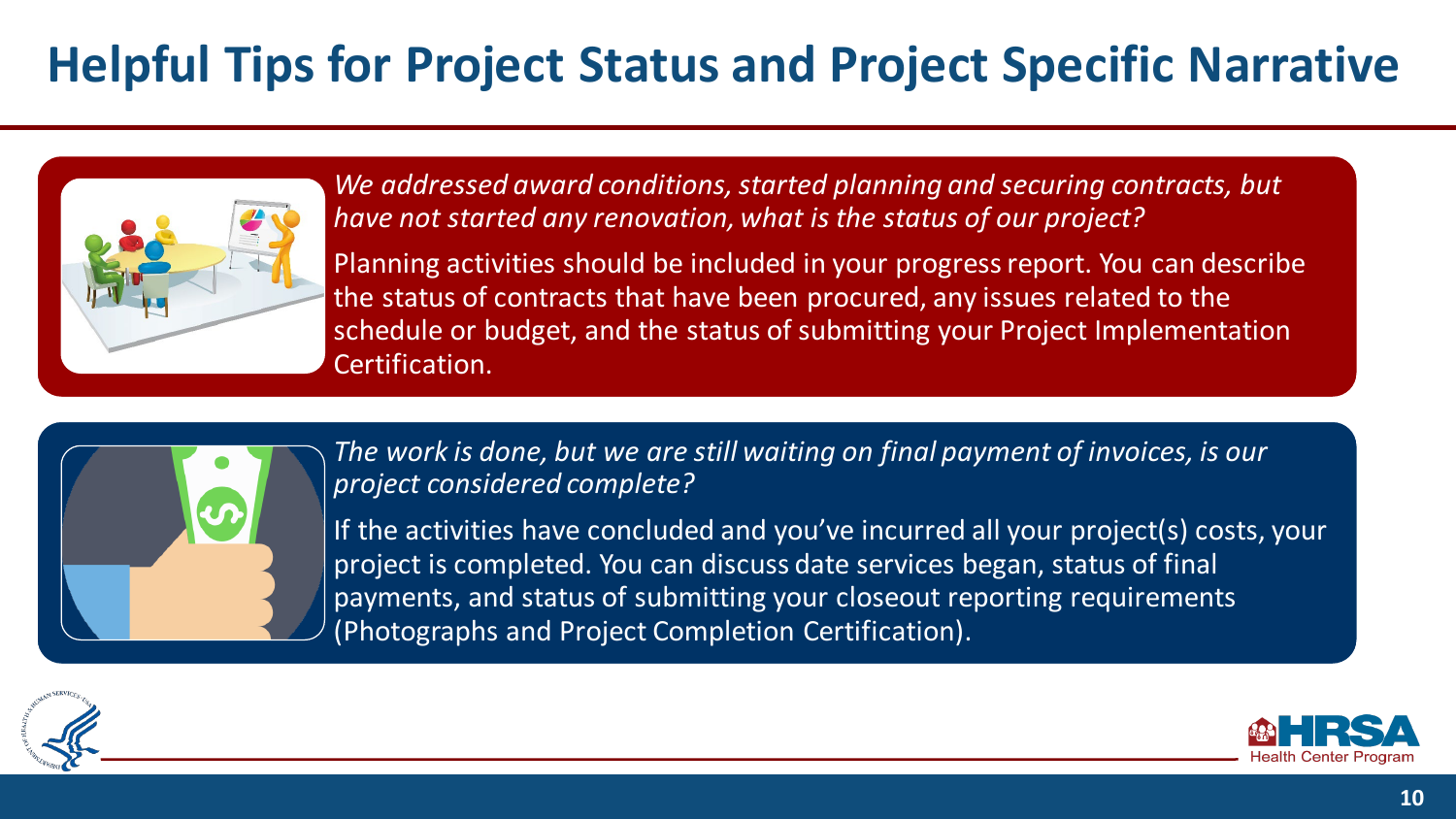### **Section 3** *(SF-PPR - Page 3a)***: Earned Value Management (EVM) Data**

C8E grant award recipients with total project costs of a **\$1 million or greater**, are required to submit EVM data on Project Schedules and Project Budgets.

This is not applicable to grant awards with total project costs less than \$1,000,000.

#### 1. Project Schedule

| [X]            | On Time                |
|----------------|------------------------|
| $\mathbb{I}$ 1 | <b>Behind Schedule</b> |
|                | Ahead of Schedule      |

#### 2. Project Budget

| [X]        | On Budget           |
|------------|---------------------|
| $\lceil$ 1 | <b>Under Budget</b> |
| $\lceil$ 1 | <b>Over Budget</b>  |



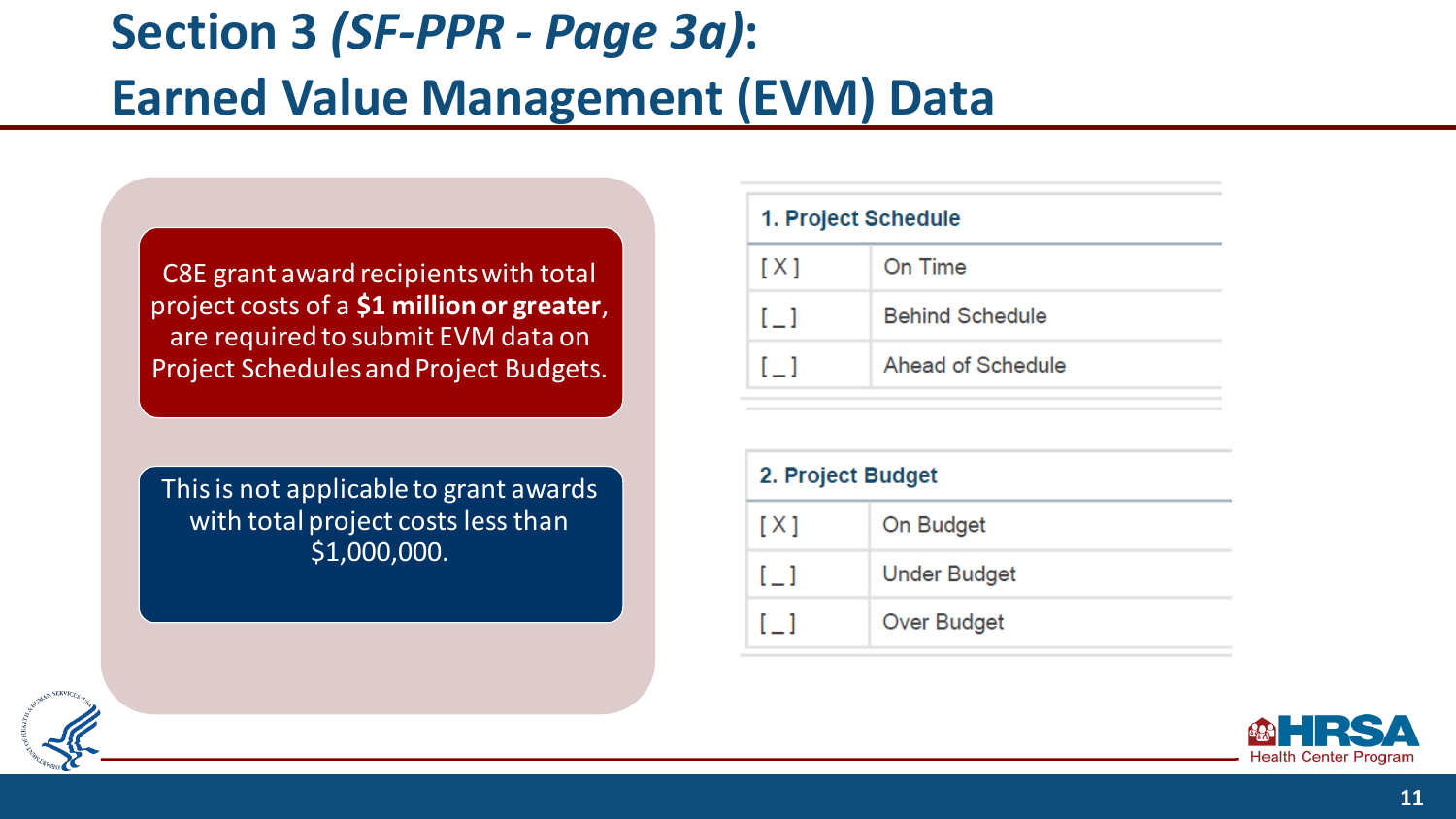### **Completing Final Capital Award Progress Reports**



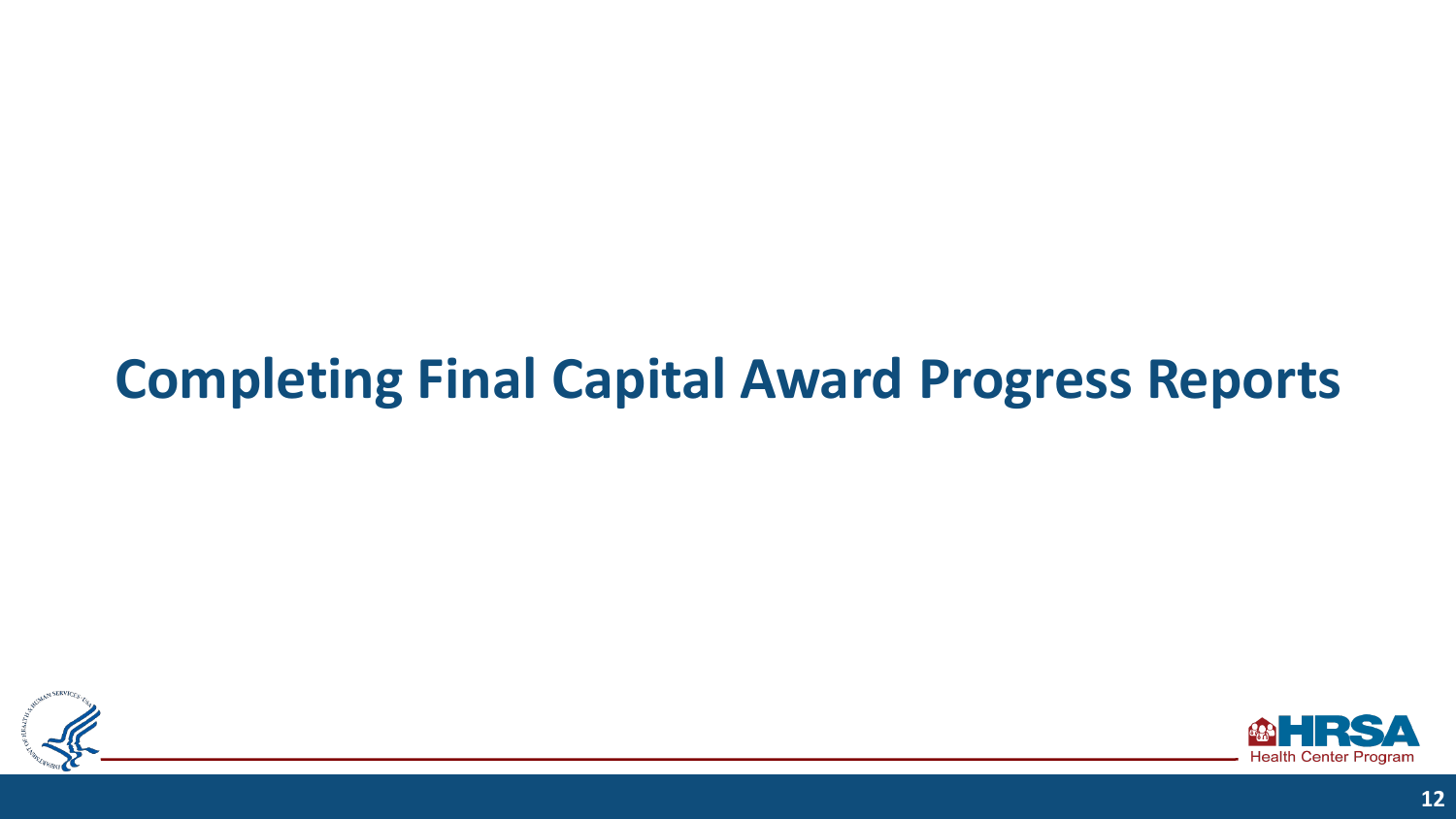### **Section 1** *(SF-PPR - Page 1)***: Report Status Completed**

After confirming your Contact Information, Page 1 of the report will ask if this progress report is your **final report.**

• *Select Yes, only if you have completed all the equipment purchases and/or construction-related project(s) and 100% of costs have been incurred.*

Once reviewed and approved as the final report, you will no longer need to submit future progress reports for the Capital award.

| ◉ | Yes                                                                  |  |
|---|----------------------------------------------------------------------|--|
|   |                                                                      |  |
|   | No                                                                   |  |
|   | * 10. Performance Narrative (i)                                      |  |
|   | Maximum 4000 characters (with spaces)                                |  |
|   | Enter performance narrative                                          |  |
|   |                                                                      |  |
|   | * 10a. Additional Patient Capacity (i)                               |  |
|   |                                                                      |  |
|   | lote: Correct all errors on the page before uploading an attachment. |  |
|   | 11. Upload Attachments (;) (Maximum 5)                               |  |



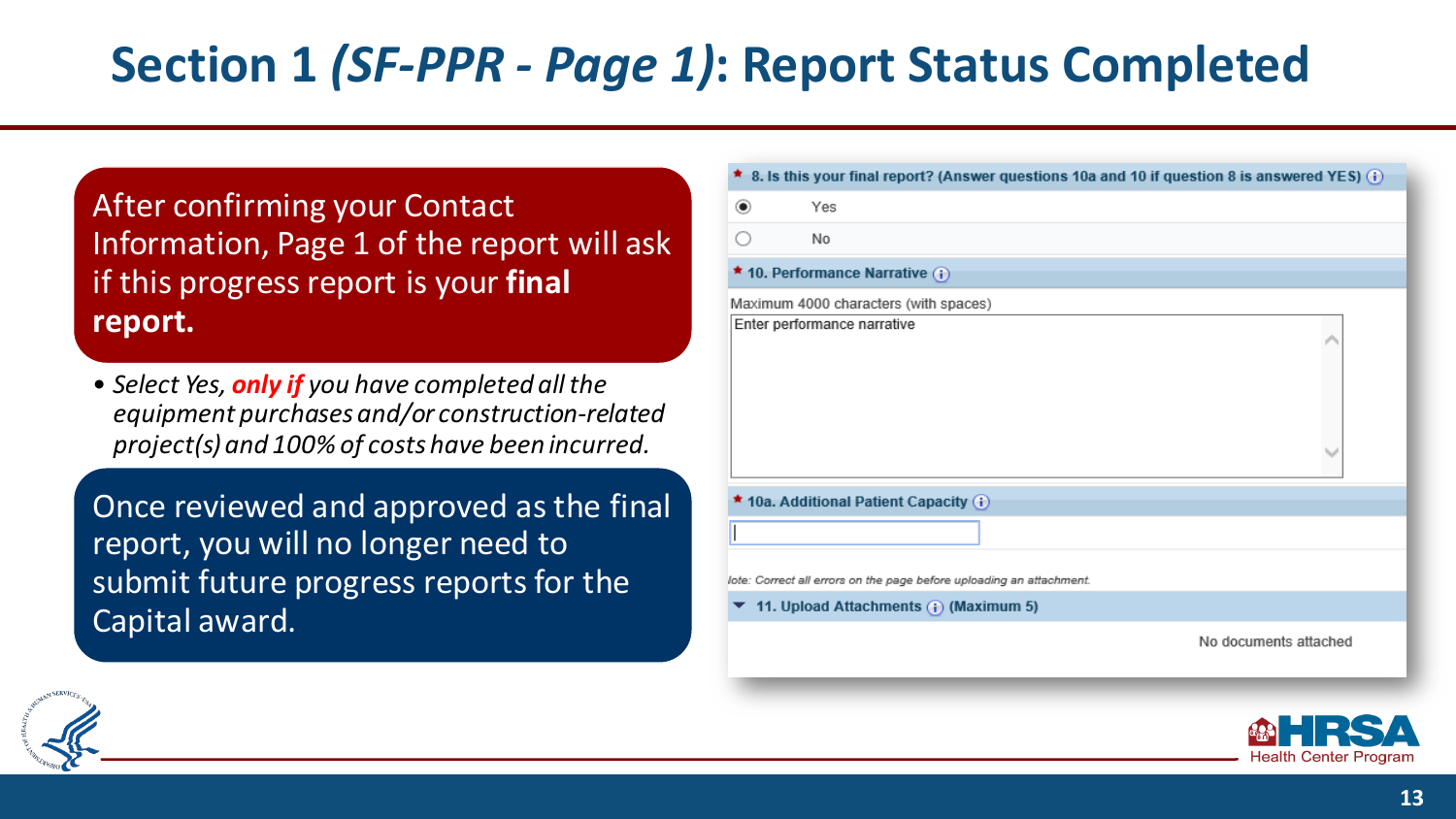## **Section 2** *(SF-PPR - Page 3)***: Project Status is Completed**

When the project is complete, verify you are prepared to complete the close out reporting requirements in the EHB (i.e. project completion, photographs, final budget).

• Documents uploaded in your progress report are separate from EHB submissions and will not get transferred into the corresponding required EHB submission.

|   | * 1b. Does the scope of work of the project reflect the scope of work as proposed by the grantee and approved by HRSA?                                                   |
|---|--------------------------------------------------------------------------------------------------------------------------------------------------------------------------|
| 0 | Yes                                                                                                                                                                      |
| 0 | No                                                                                                                                                                       |
|   | If 'No', please explain:                                                                                                                                                 |
|   | Maximum 2000 characters (with spaces)                                                                                                                                    |
|   |                                                                                                                                                                          |
|   | * 1c. Are you prepared to complete and submit the following forms and documents to HRSA (which will be requested through your Electronic Hand Book Grant Portfolio)? (i) |
| 0 | Yes                                                                                                                                                                      |
| 0 | No                                                                                                                                                                       |
|   | If 'No', please explain:                                                                                                                                                 |



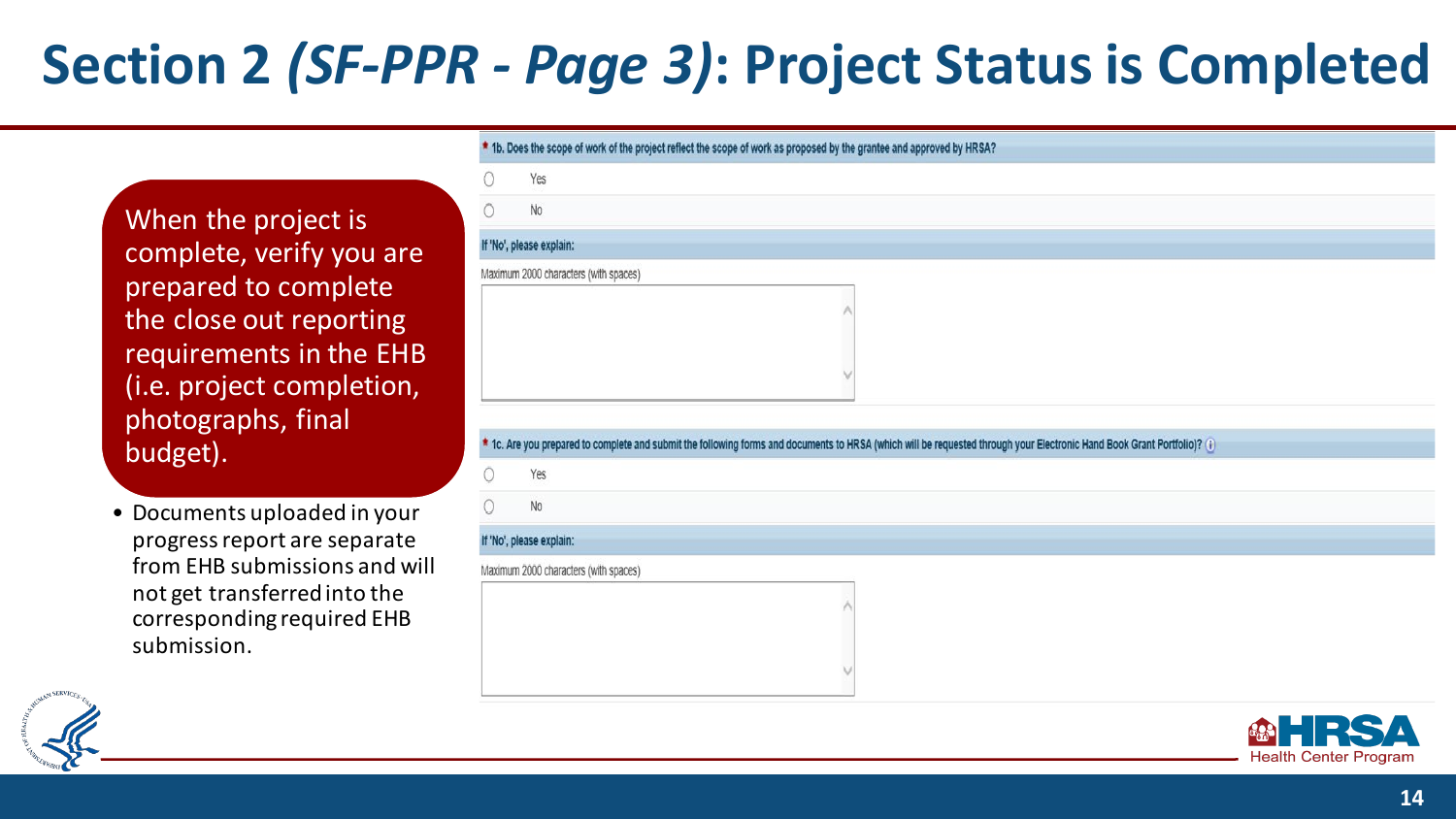### **Section 4** *(SF-PPR - Page 4):* **Project Closeout Data**

For Completed projects, provide final project data as well, which includes the total area or square footage impacted, funding used, and the date of project completion.

For any of the final project close out data entered, additional explanation may be provided by attaching documents in the first section of the report or through the Project Narrative.

| * 2. Square Footage Impacted (i)                                                                                                       |
|----------------------------------------------------------------------------------------------------------------------------------------|
| 2. Square Footage Impacted                                                                                                             |
| <b>Project Costs</b>                                                                                                                   |
| 4a. Projected amount of HRSA funds proposed for this project                                                                           |
| 4b. Actual amount of HRSA funds expended on the project<br>⊕                                                                           |
| 4c. Projected amount of non-HRSA funds i.e., state, local, and other funds - including other federal funds - proposed for this project |
| 4d. Actual amount of non-HRSA funds expended on the project<br>⊕                                                                       |
| <b>Project Completion Dates</b><br>*                                                                                                   |
| 5a. Proposed project completion date                                                                                                   |
| 5b. Actual project completion date                                                                                                     |
| <b>Go To Previous Page</b>                                                                                                             |
| Note: Correct all errors on the page before uploading an attachment.                                                                   |
| <b>Attach File</b><br>$\blacktriangleright$ 11. Upload Attachments (;) (Maximum 5)                                                     |
| No documents attached                                                                                                                  |
|                                                                                                                                        |

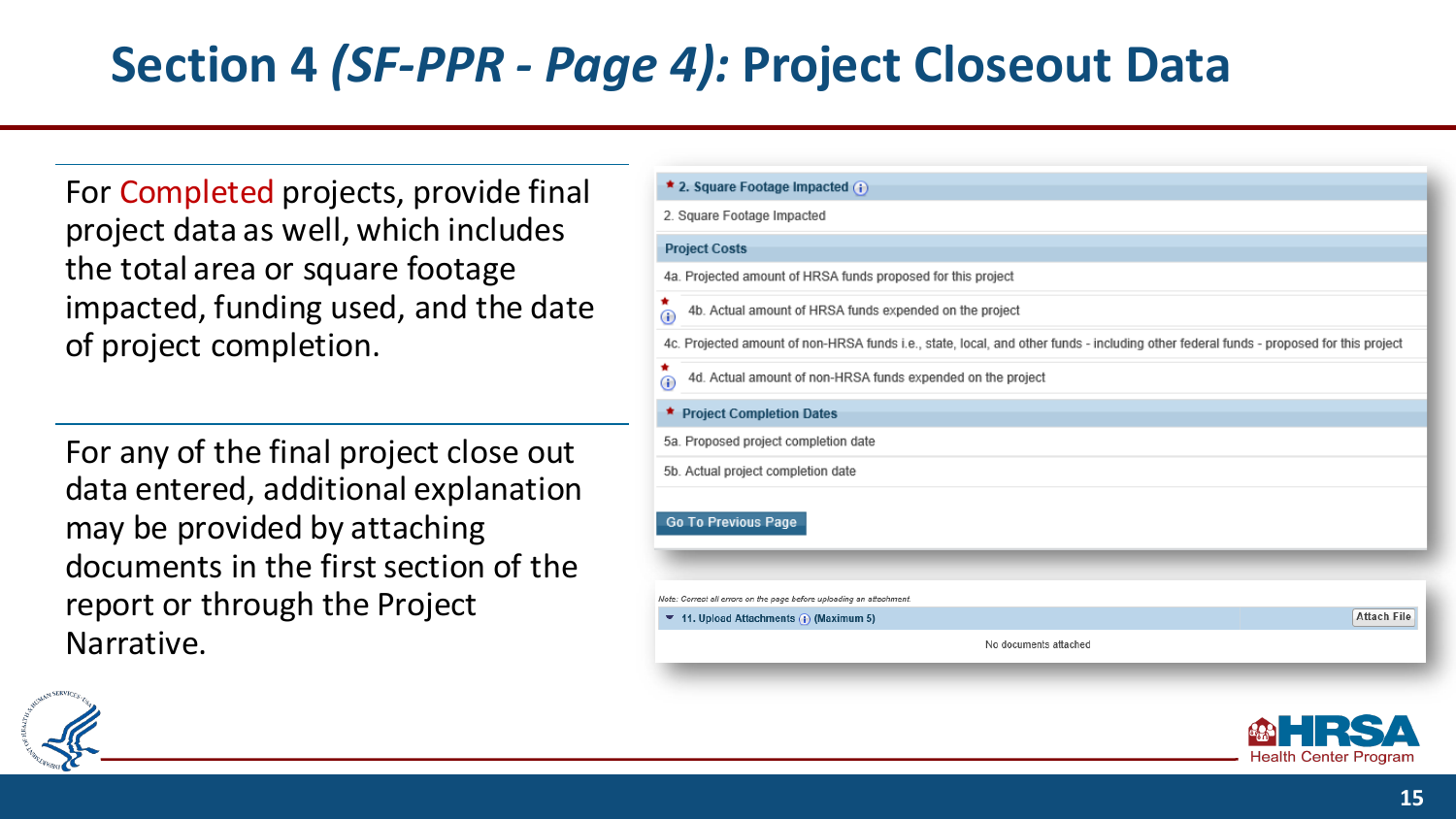### **Progress Report Resources**

• Contact your assigned **Project Officer** if you have any specific questions about the content of your progress report. The name of your project officer was included in an email from HRSA EHB Support dated 11/4/2021.

| <b>Resource</b>               | <b>More Information</b>                                                                                                                                                                                              |
|-------------------------------|----------------------------------------------------------------------------------------------------------------------------------------------------------------------------------------------------------------------|
| <b>ARP Capital Progress</b>   | This user guide provides step-by-step guidance on how to complete the Capital                                                                                                                                        |
| <b>Report User Guide</b>      | Award Progress Report and will also be located on the ARP-Capital Website.                                                                                                                                           |
| <b>Capital Grant Progress</b> | This is a brief video summarizing the helpful tips and important information on                                                                                                                                      |
| <b>Report Video</b>           | completing the Capital Award Progress Report.                                                                                                                                                                        |
| <b>EHBs Support</b>           | For technical issues related to accessing or logging into the Electronic<br>Handbooks, please submit your question or call 877-464-4772, Monday through<br>Friday from 7 a.m. - 8 p.m. ET (except federal holidays). |



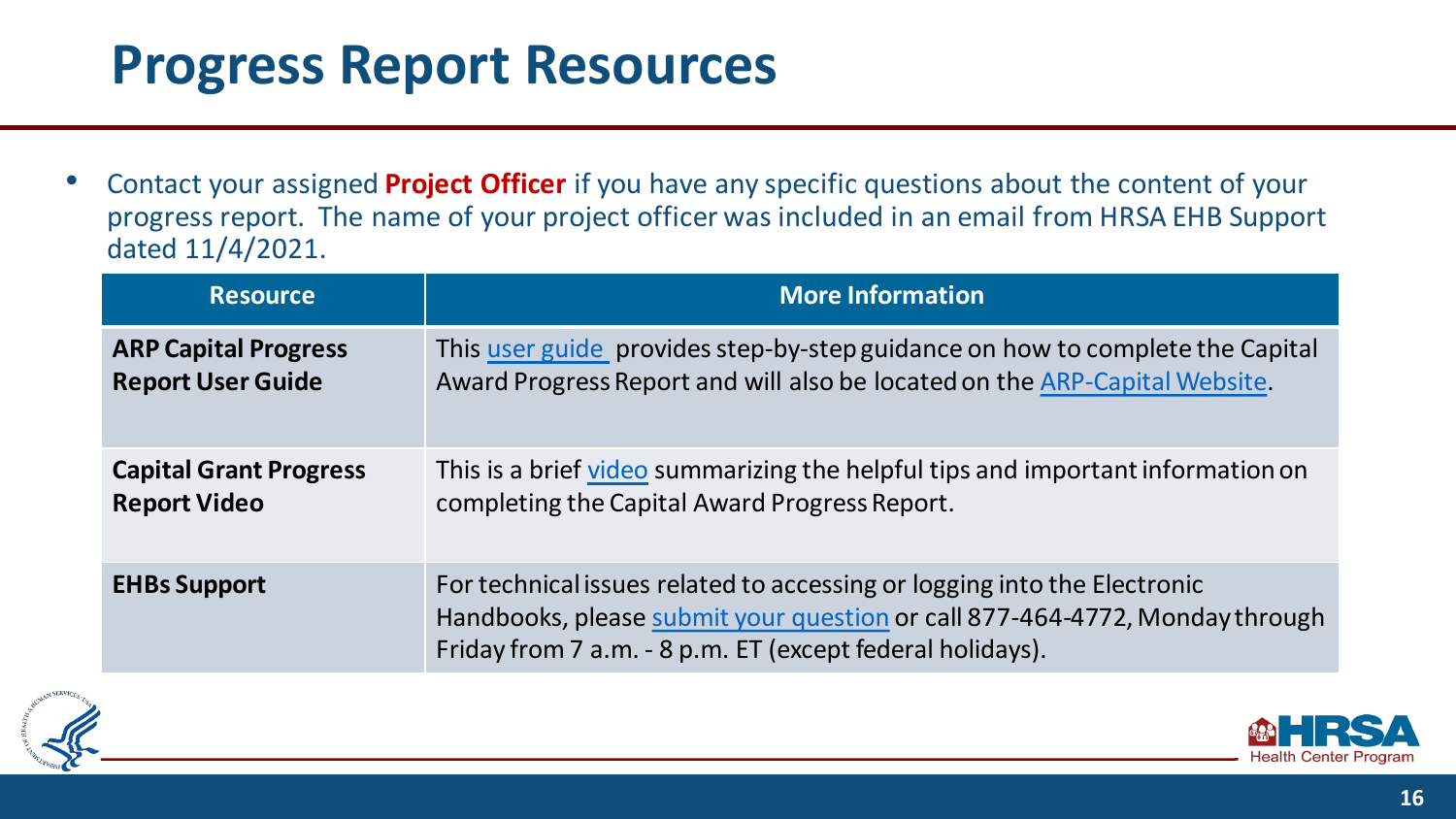### **C8E Resources**

• Below are additional resource for managing your C8E Award.

| <b>Resource</b>                                             | <b>More Information</b>                                                                           |
|-------------------------------------------------------------|---------------------------------------------------------------------------------------------------|
| <b>ARP-Capital Website</b>                                  | <b>ARP-Capital Website</b>                                                                        |
| <b>C8E FAQS</b>                                             | https://bphc.hrsa.gov/program-opportunities/american-rescue-plan/arp-<br>capital-improvements/faq |
| <b>Health Center Program</b><br><b>Support Contact Form</b> | https://bphccommunications.secure.force.com/ContactBPHC/BPHC Contact<br>Form                      |
| <b>Capital Development</b><br>Website                       | https://bphc.hrsa.gov/program-opportunities/capital-development                                   |



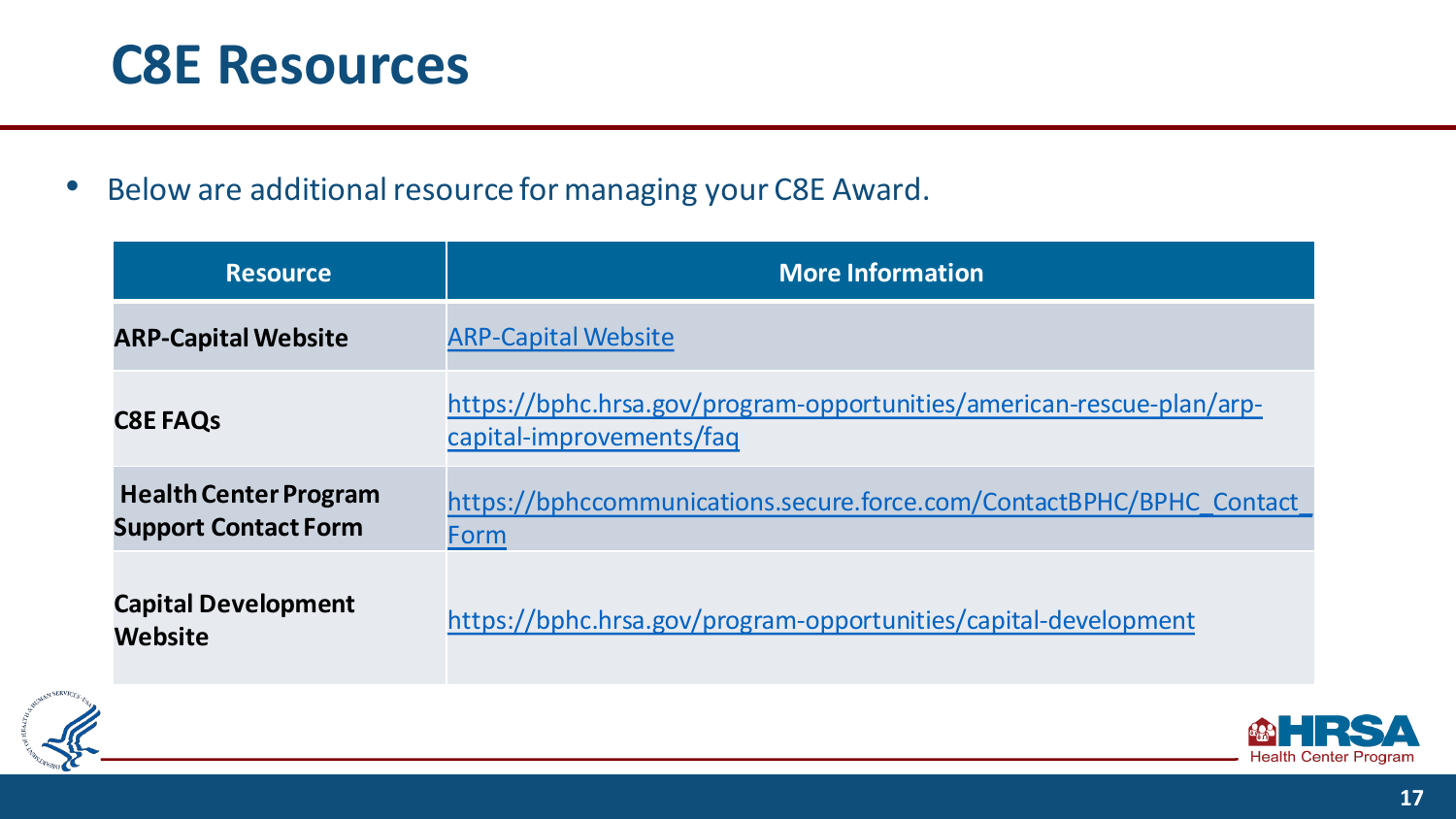### **Thank You!**

### **ARP- Capital Team**

### **Office of Health Center Investment Oversight (OHCIO)**

Bureau of Primary Health Care (BPHC)

Health Resources and Services Administration (HRSA)



https://www.hrsa.gov/about/contact/bphc.aspx



[bphc.hrsa.gov](https://bphc.hrsa.gov/)



Sign up for the *[Primary Health Care Digest](https://public.govdelivery.com/accounts/USHHSHRSA/subscriber/new?qsp=HRSA-subscribe)*